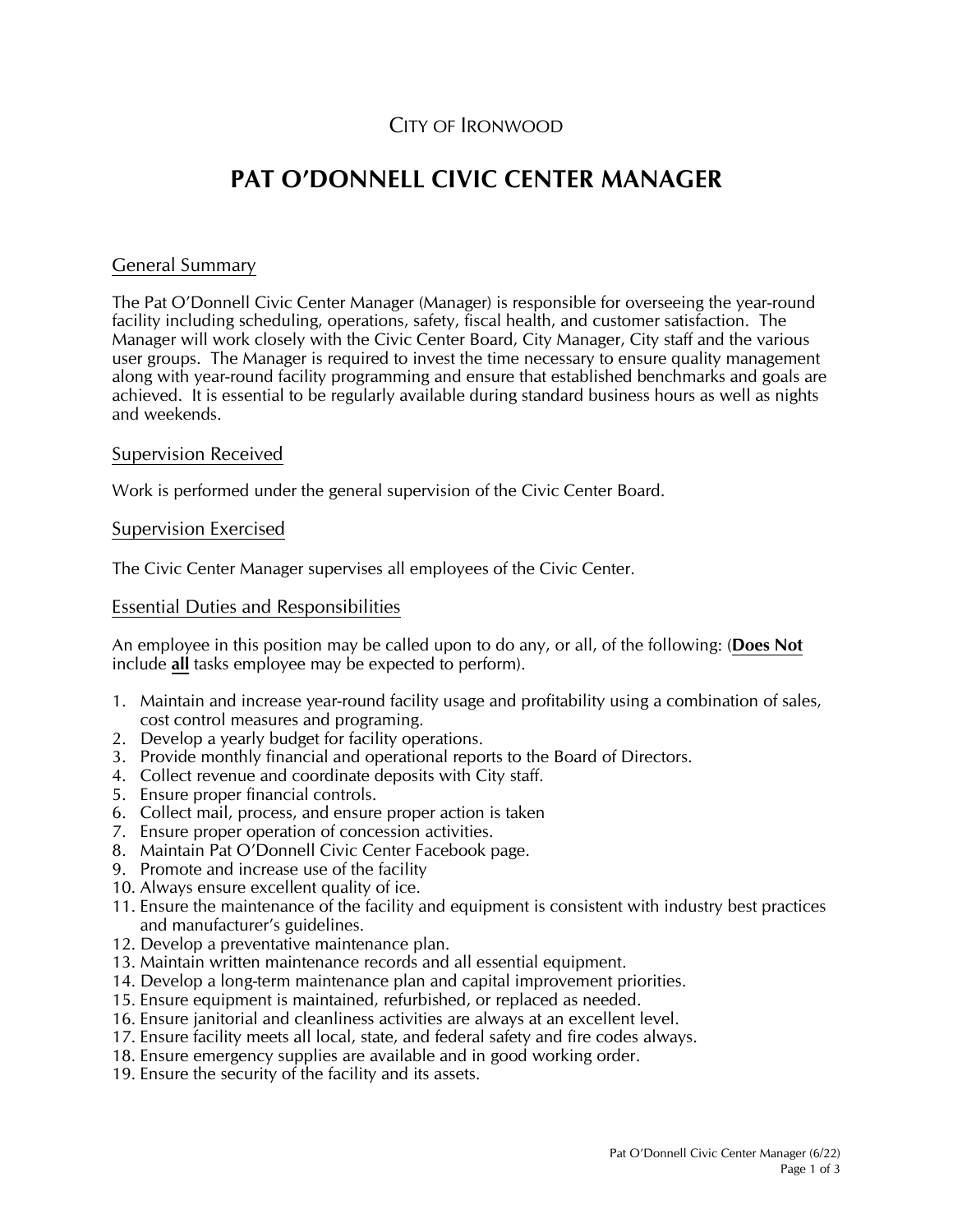- 20. Evaluate staffing needs and effectiveness of current personnel including recruitment, hiring, training, and evaluations. Adjust the schedule and staffing as needed to ensure operational efficiency and customer service goals are met.
- 21. Make appropriate use of Community Service workers.
- 22. Coordinate volunteer activities.
- 23. Develop and update safety policies.
- 24. Ensure employees are fully trained.
- 25. Work directly with numerous user groups to schedule future or continuing ice/locker Room/meeting room times as well as parties, tournaments, and events.
- 26. Coordinate user groups, open skating, ice-related programs, and special events.

# Minimum Qualifications

- Education and Experience
- 1. Graduate from high school education or GED equivalent
- 2. An associate degree (bachelor's degree preferred).
- 3. Two (2) years of management/supervisory experience (management of an ice rink facility is preferred).
- 4. Or equivalent combination of education and experience.
- Necessary Knowledge, Skills, and Abilities:
- 1. Thorough knowledge of equipment, facilities, materials, methods, and procedures used in operation of a year-round recreational facility (including an ice making system).
- 2. Personnel management, including hiring, supervision, evaluation, and training experience.
- 3. Marketing knowledge and skills.
- 4. Ability to work independently with strong self-motivation and effective time management skills.
- 5. Ability to comprehend and apply principals of accounting and finance.
- 6. Ability to develop budgets and business plans.
- 7. Ability to comprehend financial statements.
- 8. Experience with cash handling and daily cash reconciliation.
- 9. Experience with Microsoft Word and Excel.
- 10. Ability to communicate effectively both verbally and in writing with the Board of Directors, staff, user groups, and guests.
- 11. Ability and commitment to provide excellent customer service.

# Other Requirements

1. Valid Driver's License.

# Physical Demands

The physical demands described here are representative of those that must be met by an employee to successfully perform the essential functions of this job. Reasonable accommodations may be made to enable individuals with disabilities to perform the essential functions.

While performing the duties of this job, the employee is regularly required to sit, stand, walk, talk, see, smell, crouch, crawl, bend, climb or balance, stoop, kneel, use hands to finger, handle, feel or operate objects, tools, or controls and reach with hands and arms.